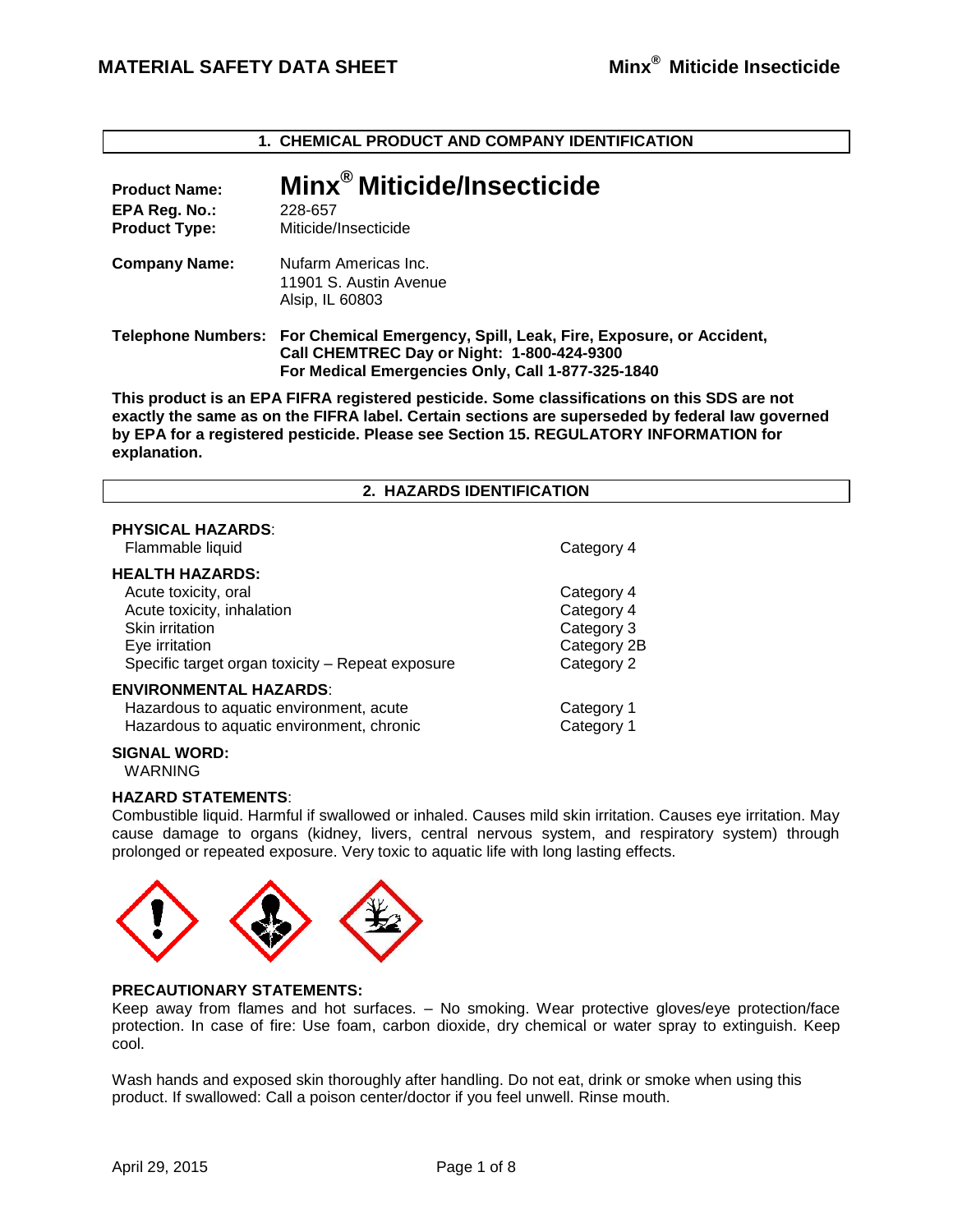Avoid breathing mists/vapors/spray. Use only outdoors or in well-ventilated area. If inhaled: Remove person to fresh air and keep comfortable for breathing.

If skin irritation occurs: Get medical advice/attention.

If in eyes: Rinse cautiously with water for several minutes. Remove contact lenses if present and easy to do. Continue rinsing. If eye irritation persists: Get medical advice/attention.

Avoid release to the environment. Collect spillage. Dispose of contents/container in accordance with local/regional/national/international regulations.

### **3. COMPOSITION / INFORMATION ON INGREDIENTS**

| <b>COMPONENT</b>           |                                                                      | CAS NO.             | % BY WEIGHT         |  |
|----------------------------|----------------------------------------------------------------------|---------------------|---------------------|--|
| Abamectin                  |                                                                      | 71751-41-2          | $1.90 - 2.10$       |  |
| N-methyl pyrrolidone       |                                                                      | 872-50-4            | 20.81-22.09         |  |
| Butylated hydroxytoluene   |                                                                      | 128-37-0            | 1.43-1.58           |  |
| Tetrahydrofurfuryl alcohol |                                                                      | 97-99-4             | 48.34-51.32         |  |
| Other Ingredients          |                                                                      | <b>Trade Secret</b> | <b>Trade Secret</b> |  |
| Synonyms:                  | Abamectin; Avermectin B1; Mixture of Avermectin B1a + Avermectin B1b |                     |                     |  |

Ingredients not precisely identified are proprietary or non-hazardous. Values are not product specifications.

# **4. FIRST AID MEASURES**

**If Swallowed:** Call a poison control center or doctor immediately for treatment advice. Do not give any liquid to the person. Do not induce vomiting unless told to do so by the poison control center or doctor. Do not give anything by mouth to an unconscious person.

**If in Eyes:** Hold eye open and rinse slowly and gently with water for 15 to 20 minutes. Remove contact lenses, if present, after the first 5 minutes, then continue rinsing eye. Call a poison control center or doctor for treatment advice.

**If on Skin or Clothing:** Take off contaminated clothing. Rinse skin immediately with plenty of water for 15 to 20 minutes. Call a poison control center or doctor for treatment advice.

**If Inhaled:** Move person to fresh air. If person is not breathing, call 911 or an ambulance, then give artificial respiration, preferably by mouth-to-mouth, if possible. Call a poison control center or doctor for further treatment advice.

**Note to Physician:** Early signs of intoxication include dilation of pupils, muscular incoordination, and muscle tremors. Toxicity following accidental ingestion of this product can be minimized by early administration of chemical adsorbents (e.g., activated charcoal). If toxicity from exposure has progressed to cause severe vomiting, the extent of resultant fluid and electrolyte imbalance should be gauged. Appropriate supportive parenteral fluid replacement therapy should be given, along with other required supportive measures (such as maintenance of blood pressure levels and proper respiratory functionality) as indicated by clinical signs, symptoms, and measurements.

In severe cases, observations should continue for at least several days until clinical condition is stable and normal. Since abamectin is believed to enhance GABA activity in animals, it is probably wise to avoid drugs that enhance GABA activity (barbiturates, benzodiazepines, valproic acid) in patients with potentially toxic abamectin exposure.

**Most Important symptoms/effects, acute and delayed**: Eye exposure may cause moderate irritation. Skin exposure may cause slight irritation

**Indication of Immediate medical attention and special treatment if needed, if necessary**: None expected.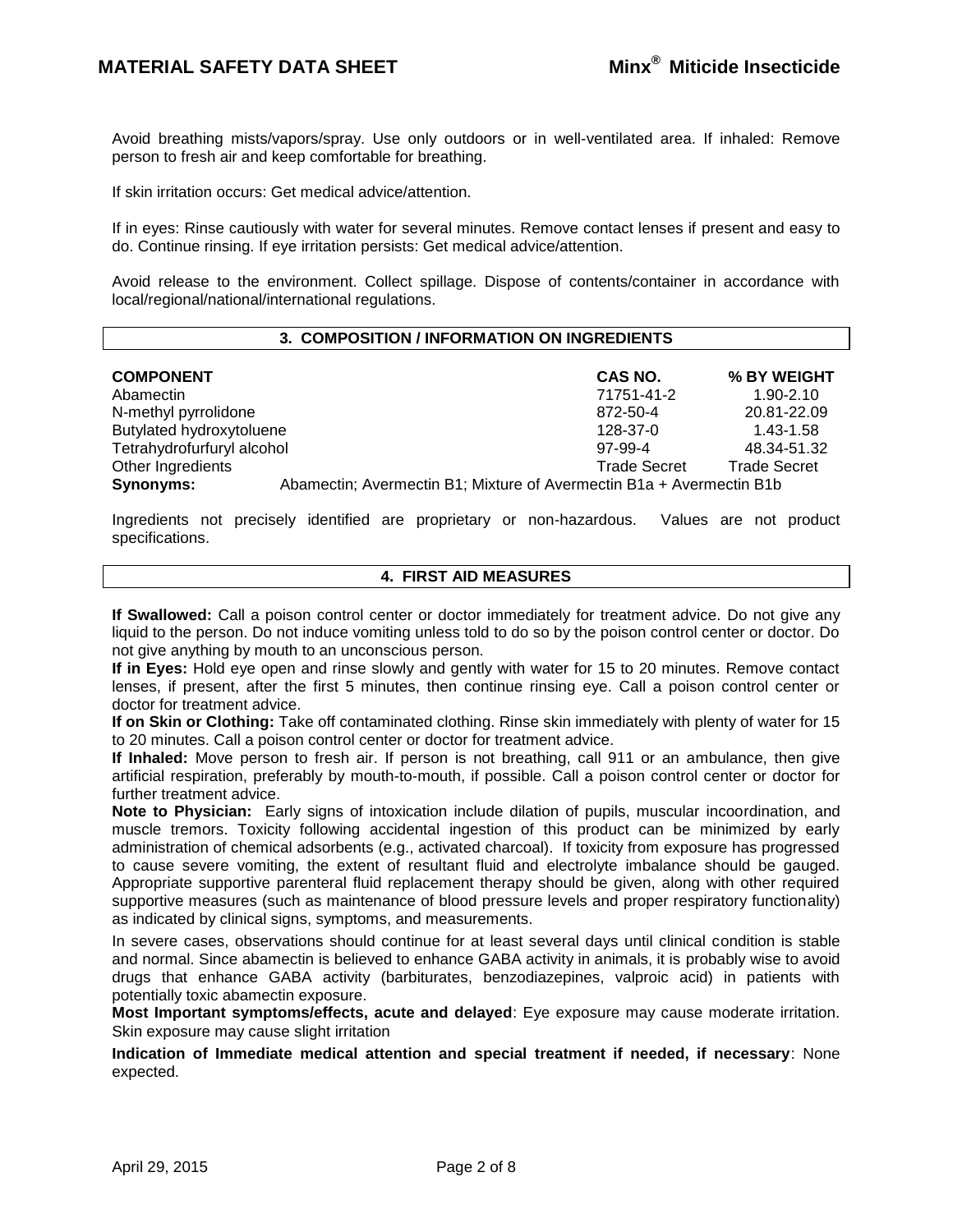# **5. FIRE FIGHTING MEASURES**

**Extinguishing Media:** Recommended for large fires: foam or water spray. Recommended for small fires: dry chemical or carbon dioxide.

**Special Fire Fighting Procedures:** Firefighters should wear NIOSH/MSHA approved self-contained breathing apparatus and full fire-fighting turn out gear. Dike area to prevent runoff and contamination of water sources. Dispose of fire control water later.

**Unusual Fire and Explosion Hazards:** Combustible liquid. Can release vapors that form explosive mixtures at temperatures at or above the flash point. Containers will burst from internal pressure under extreme fire conditions. If water is used to fight fire or cool containers, dike to prevent runoff contamination of municipal sewers and waterways.

**Hazardous Decomposition Materials (Under Fire Conditions):** May produce oxides of carbon, hydrogen and nitrogen.

#### **National Fire Protection Association (NFPA) Hazard Rating:**

**Rating for this product: Health:** 2 **Flammability:** 2 **Reactivity:** 0 Hazards Scale:  $0 =$  Minimal  $1 =$  Slight  $2 =$  Moderate  $3 =$  Serious  $4 =$  Severe

# **6. ACCIDENTAL RELEASE MEASURES**

**Personal Precautions:** Wear appropriate protective gear for the situation. See Personal Protection information in Section 8.

**Environmental Precautions:** Prevent material from entering public sewer systems or any waterways. Do not flush to drain. Large spills to soil or similar surfaces may necessitate removal of topsoil. The affected area should be removed and placed in an appropriate container for disposal.

**Methods for Containment:** Dike spill using absorbent or impervious materials such as earth, sand or clay. Collect and contain contaminated absorbent and dike material for disposal.

**Methods for Cleanup and Disposal:** Pump any free liquid into an appropriate closed container. Collect washings for disposal. Decontaminate tools and equipment following cleanup. See Section 13: DISPOSAL CONSIDERATIONS for more information.

**Other Information:** Large spills may be reportable to the National Response Center (800-424-8802) and to state and/or local agencies.

#### **7. HANDLING AND STORAGE**

### **HANDLING:**

Do not get in eyes, on skin or on clothing. Avoid breathing spray mist. Users should wash hands before eating, drinking, chewing gum, using tobacco, or using the toilet. Remove clothing/Personal Protective Equipment (PPE) immediately if pesticide gets inside. Then wash thoroughly and put on clean clothing. Remove PPE immediately after handling this product. Wash the outside of gloves before removing. As soon as possible, wash thoroughly and change into clean clothing.

### **STORAGE:**

Store in a tightly closed container in a cool, dry place. Do not contaminate water, food, or feed by storage or disposal.

# **8. EXPOSURE CONTROLS / PERSONAL PROTECTION**

### **Engineering Controls:**

Where engineering controls are indicated by specific use conditions or a potential for excessive exposure, use local exhaust ventilation at the point of generation.

### **Personal Protective Equipment:**

**Eye/Face Protection:** To avoid contact with eyes, wear goggles or face shield. An emergency eyewash or water supply should be readily accessible to the work area.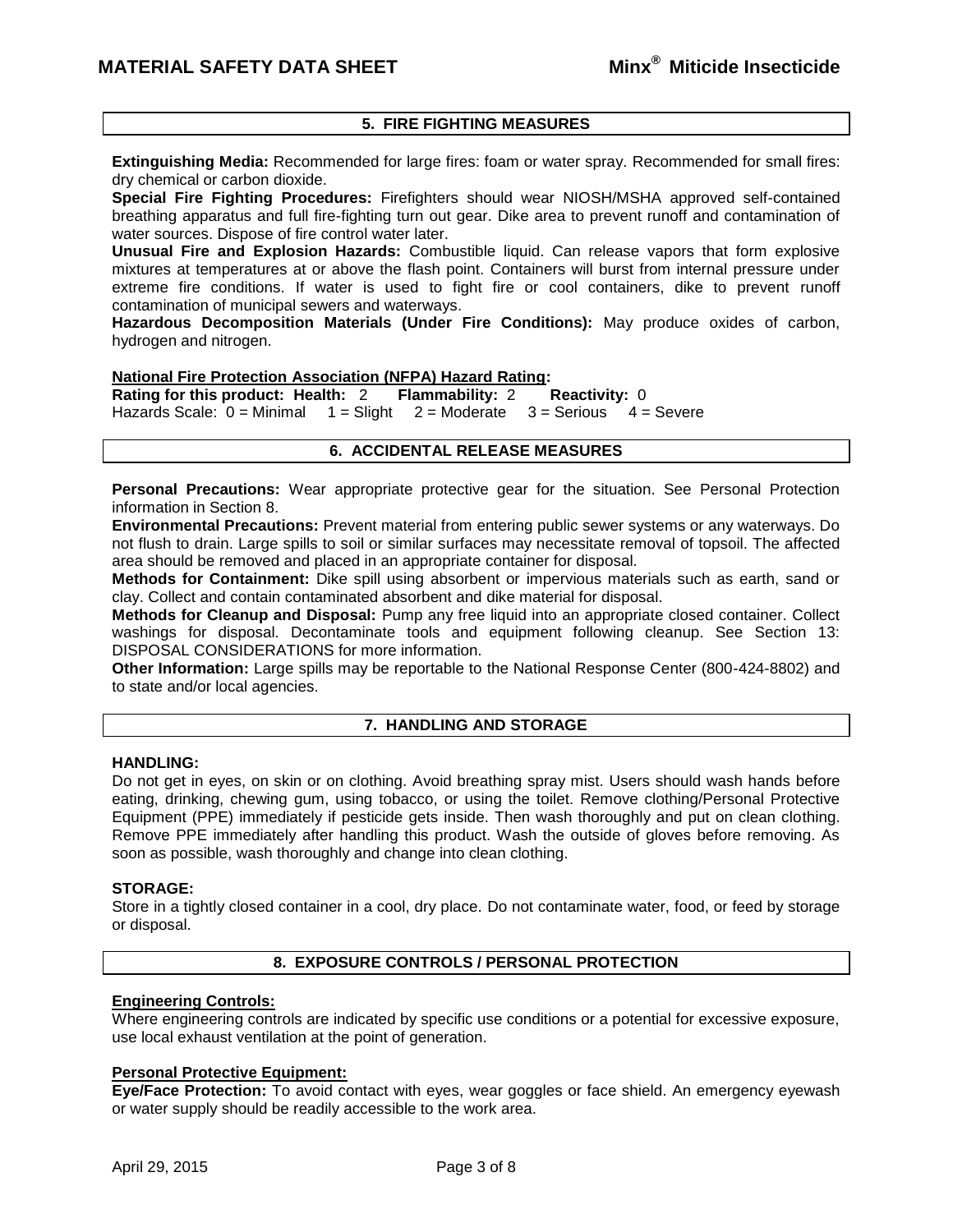**Skin Protection:** To avoid contact with skin, wear coveralls over short-sleeved shirt and short pants, chemical-resistant footwear plus socks and chemical-resistant gloves such as barrier laminate or butyl rubber ≥ 14 mils. Wear a chemical-resistant apron when cleaning equipment, mixing or loading. For overhead exposure, wear chemical-resistant headgear. An emergency shower or water supply should be readily accessible to the work area.

**Respiratory Protection:** For shadehouse and greenhouse uses, applicators and other handlers must wear dust/mist filtering NIOSH approved respirator with any R, P or HE filter. For other uses, not normally required. If vapors or mists exceed acceptable levels, wear NIOSH approved air-purifying respirator with cartridges/canisters approved for use against pesticides.

**General Hygiene Considerations:** Personal hygiene is an important work practice exposure control measure and the following general measures should be taken when working with or handling this material: 1) do not store, use and/or consume foods, beverages, tobacco products, or cosmetics in areas where this material is stored; 2) wash hands and face carefully before eating, drinking, using tobacco, applying cosmetics or using the toilet.

# **Exposure Guidelines:**

|                            | <b>OSHA</b> |             | <b>ACGIH</b> |             | <b>WEEL</b> |                   |
|----------------------------|-------------|-------------|--------------|-------------|-------------|-------------------|
| <b>Component</b>           | TWA         | <b>STEL</b> | TWA          | <b>STEL</b> | <b>TWA</b>  | Unit              |
| Abamectin                  | NE.         | <b>NE</b>   | <b>NE</b>    | ΝE          | <b>NE</b>   |                   |
| N-methyl pyrrolidinone*    | ΝE          | <b>NE</b>   | <b>NE</b>    | ΝE          | 10          | ppm               |
| Butylated hydroxytoluene   | NE.         | <b>NE</b>   | $2$ (IFV)    | NE.         | <b>NE</b>   | mg/m <sup>3</sup> |
| Tetrahydrofurfuryl alcohol | NE.         | <b>NE</b>   | <b>NE</b>    | NΕ          | 0.50        | ppm               |
| Other Ingredients          | ΝE          | NE          | NE           | ΝE          | <b>NE</b>   |                   |

 $IFV = Inhalable Fraction and Vapor$   $I = VI$  and  $V = VI$  and  $V = VI$  and  $V = VI$  and  $VI = IV$  and  $VI = IV$  are  $IV = N$  and  $IV = N$  and  $N$ 

WEEL = AIHA Workplace Environmental Exposure Levels

\* California OSHA PEL: 1 ppm

# **9. PHYSICAL AND CHEMICAL PROPERTIES**

| Appearance:                                   | Amber colored liquid |  |  |  |
|-----------------------------------------------|----------------------|--|--|--|
| Odor:                                         | No data available    |  |  |  |
| Odor threshold:                               | No data available    |  |  |  |
| pH:                                           | 4.41                 |  |  |  |
| <b>Melting point/freezing point:</b>          | Not applicable       |  |  |  |
| Initial boiling point and boiling range       | Not applicable       |  |  |  |
| <b>Flash point:</b>                           | $80.2^\circ$ C       |  |  |  |
| <b>Evaporation rate:</b>                      | No data available    |  |  |  |
| Flammability (solid, gas):                    | Not applicable       |  |  |  |
| Upper/lower flammability or explosive limits: | Not known            |  |  |  |
| Vapor pressure:                               | Not applicable       |  |  |  |
| Vapor density:                                | Not applicable       |  |  |  |
| <b>Relative density:</b>                      | 1.052 g/ml           |  |  |  |
| Solubility(ies):                              | Soluble              |  |  |  |
| Partition coefficient: n-octanol/water:       | No data available    |  |  |  |
| <b>Autoignition temperature:</b>              | No data available    |  |  |  |
| <b>Decomposition temperature:</b>             | No data available    |  |  |  |
| <b>Viscosity:</b>                             | 15.797 cSt @ 20°C    |  |  |  |
| <b>VOC Emission Potential (%)</b>             | 70.50                |  |  |  |

**Note:** Physical data are typical values, but may vary from sample to sample. A typical value should not be construed as a guaranteed analysis or as a specification.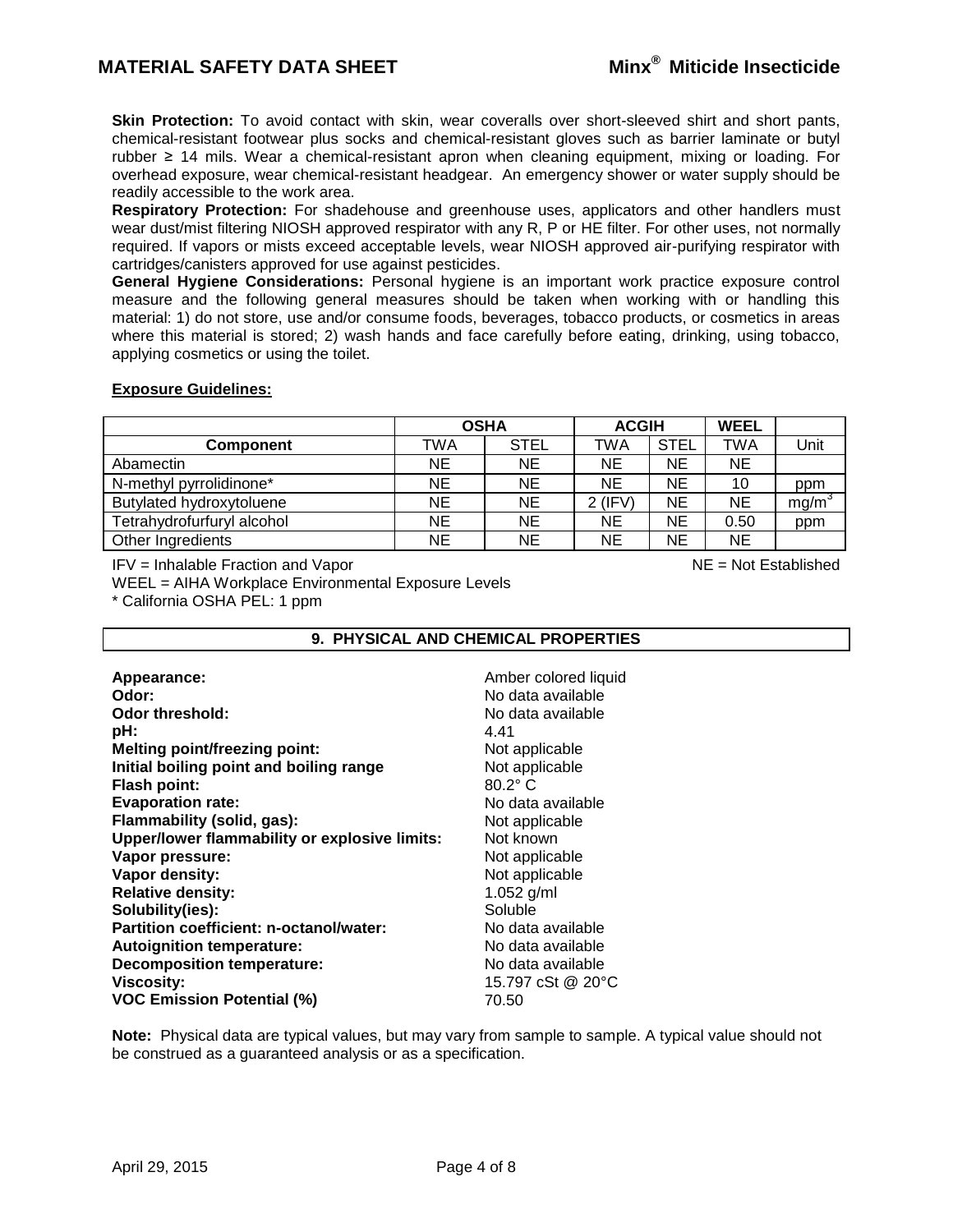# **10. STABILITY AND REACTIVITY**

**Reactivity:** Not reactive

**Chemical Stability:** This material is stable under normal handling and storage conditions.

**Possibility of Hazardous Reactions:** Hazardous polymerization will not occur.

**Conditions to Avoid:** Avoid temperatures near or above flash point 160°F (71°C), open flame, spark and static electricity.

**Incompatible Materials:** Strong oxidizing agents: bases and acids.

**Hazardous Decomposition Products:** Under fire conditions may produce oxides of carbon, hydrogen and nitrogen.

# **11. TOXICOLOGICAL INFORMATION**

**Likely Routes of Exposure:** Inhalation, eye contact, skin contact **Symptoms of Exposure: Eye Contact:** Moderately irritating based on toxicity studies. Vapors and mist can cause irritation. **Skin Contact:** Minimally toxic and slightly irritating based on toxicity studies. **Ingestion:** Toxic based on toxicity studies. **Inhalation:** Low inhalation toxicity based on toxicity studies. **Delayed, immediate and chronic effects of exposure:** None reported. **Toxicological Data:** Data from laboratory studies on this product are summarized below: **Oral:** Rabbit LD<sub>50</sub>: 310.2 mg/kg (females) **Dermal:** Rat  $LD_{50}$ :  $>5,000$  mg/kg

**Inhalation:** Rat 4-hr  $LC_{50}$ :  $>2.09$  mg/L (no mortalities based on highest dose tested)

**Eye Irritation:** Rabbit: Moderately irritating (MMTS = 29.3)

**Skin Irritation:** Rabbit: Slightly irritating (PDII = 0.7)

**Skin Sensitization:** Not a contact sensitizer in guinea pigs following repeated skin exposure.

**Subchronic (Target Organ) Effects:** Abamectin is a central nervous system depressant. Overexposure to abamectin may also affect skin and eyes. Abamectin is a GABA agonist. GABA is a major inhibitory neurotransmitter. Repeated overexposure to N-Methyl 2-pyrrolidinone (NMP) may cause effects to eyes, skin, respiratory system, central nervous system, liver and kidneys. Repeated overexposure to ethyl lactate may cause effects to eyes, skin and respiratory system. Inhalation of high vapor concentrations can cause central nervous system depression and narcosis.

**Carcinogenicity / Chronic Health Effects:** There was no evidence of carcinogenicity in animal studies using abamectin. No increase in tumors was seen in rats via dietary or inhalation exposure to NMP for two years; however, an increase in liver tumors was noted in mice receiving high dietary doses over a similar period. Liver tumors are not uncommon when non-genotoxic chemicals such as NMP are tested in the mouse bioassay. Prolonged overexposure to ethyl lactate may cause irritation of eyes and skin.

**Reproductive Toxicity:** In laboratory animal studies with abamectin, effects on reproduction have been seen only at doses that produced significant toxicity to the parent animals. NMP may adversely affect reproduction in rats after ingestion, although fertility is unaltered.

**Developmental Toxicity:** In animal studies with abamectin, developmental effects were observed at doses that were also toxic to the maternal animal. Fetal developmental effects were observed following ingestion, inhalation and dermal exposures to NMP in pregnant animals, and occurred both in the presence and absence of maternal toxicity.

**Genotoxicity:** Animal tests with abamectin did not demonstrate mutagenic effects. Neither *in vitro* nor *in vivo* tests on NMP demonstrated mutagenic effects.

**Assessment Carcinogenicity:** None listed with ACGIH, IARC, NTP or OSHA.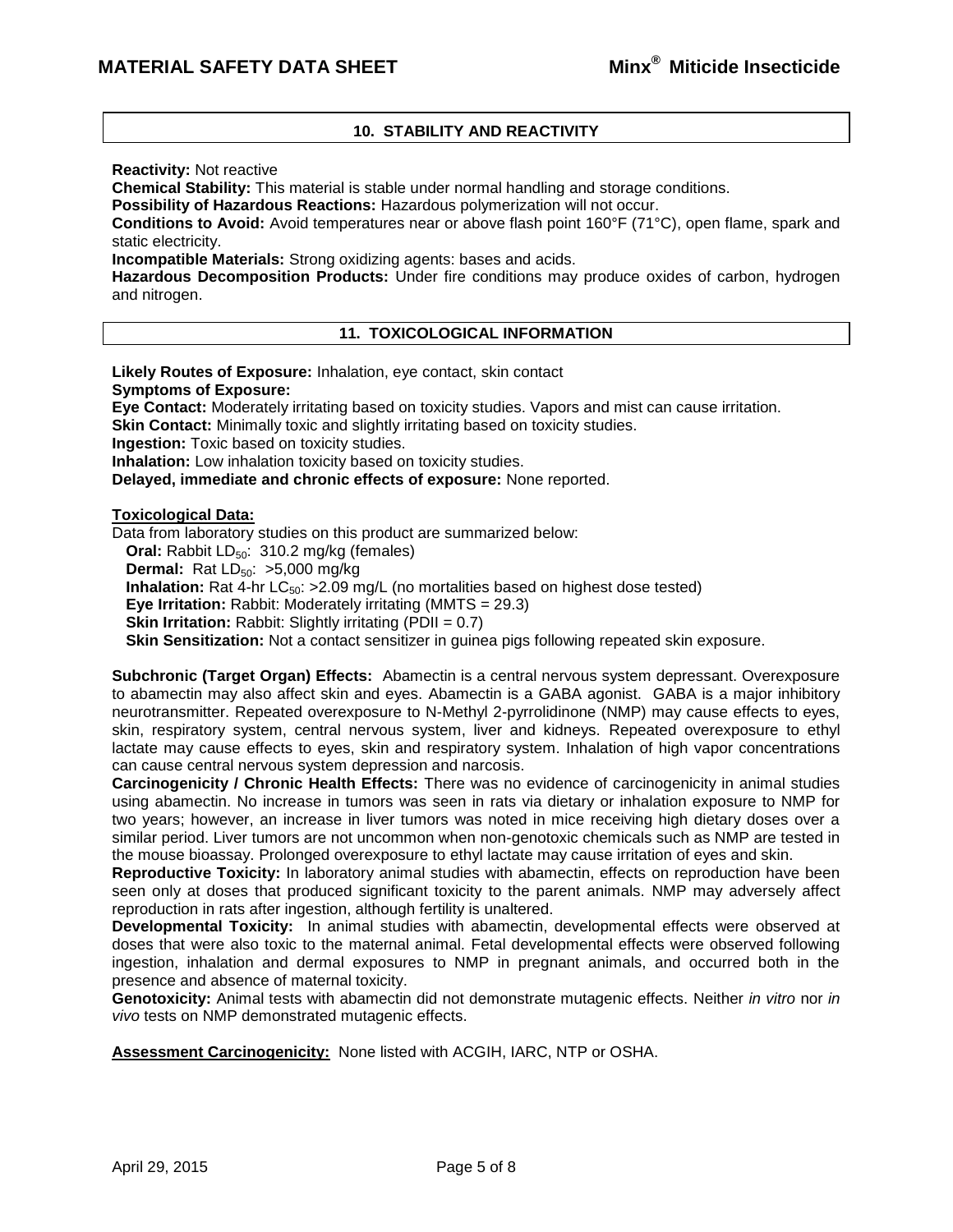# **12. ECOLOGICAL INFORMATION**

**Environmental Hazards:** This pesticide is toxic to fish and wildlife.

# **Ecotoxicity:**

Data on Abamectin Technical: 96-hour LC<sub>50</sub> Bluegill: 9.6 ppb Bobwhite Quail Oral LD<sub>50</sub>:  $>$ 2000 mg/kg 96-hour LC<sub>50</sub> Rainbow Trout: 3.6 ppb Bobwhite Quail 8-day Dietary LC<sub>50</sub>: 3.102 ppm 96-hour LC<sub>50</sub> Rainbow Trout:  $3.6$  ppb Bobwhite Quail 8-day Dietary LC<sub>50</sub>:  $3,102$  ppm 48-hour EC<sub>50</sub> Daphnia:  $0.34$  ppb Mallard Duck 5-day Dietary LC<sub>50</sub>:  $383$  ppm Mallard Duck 5-day Dietary LC $_{50}$ : 48-hour Honey Bee Contact  $LD_{50}$ : 0.022  $\mu$ g/bee

# **Environmental Fate:**

Abamectin is nearly insoluble in water and has a strong tendency to bind to soil particles. Abamectin is rapidly degraded by photolysis in both the soil and water. The average half-life in soil is 5 – 10 hours and in water 18 hours. Hydrolysis is not an important degradation mechanism.

# **13. DISPOSAL CONSIDERATIONS**

# **Waste Disposal Method:**

Wastes resulting from the use of this product may be disposed of on site or at an approved waste disposal facility.

# **Container Handling and Disposal:**

Nonrefillable container. Do not reuse or refill this container. Triple rinse container (or equivalent) promptly after emptying. Triple rinse as follows: Empty the remaining contents into application equipment or a mix tank and drain for 10 seconds after the flow begins to drip. Fill the container 1/4 full with water and recap. Shake for 10 seconds. Pour rinsate into application equipment or a mix tank or store rinsate for later use or disposal. Drain for 10 seconds after the flow begins to drip. Repeat this procedure two more times. Then offer for recycling or reconditioning, or puncture and dispose of in a sanitary landfill, or by other procedures approved by State and local authorities. Plastic containers are also disposable by incineration, or, if allowed by State and local authorities, by burning. If burned stay out of smoke.

# **14. TRANSPORTATION INFORMATION**

Follow the precautions indicated in Section 7: HANDLING AND STORAGE of this MSDS.

# **DOT**

#### **< 119 gallons per complete package**

UN2902, Pesticide, liquid, toxic, n.o.s., (Abamectin), 6.1, III

#### **≥ 119 gallons per complete package**

UN2902, Pesticide, liquid, toxic, n.o.s., (Abamectin), 6.1, III, Marine pollutant

### **IMDG**

UN2902, Pesticide, liquid, toxic, n.o.s., (Abamectin), 6.1, III, Marine pollutant

# **IATA**

UN2902, Pesticide, liquid, toxic, n.o.s., (Abamectin), 6.1, III

# **15. REGULATORY INFORMATION**

# **EPA FIFRA INFORMATION**

This chemical is a pesticide product registered by the United States Environmental Protection Agency and is subject to certain labeling requirements under federal pesticide law. These requirements differ from the classification criteria and hazard information required for safety data sheets (SDS), and for workplace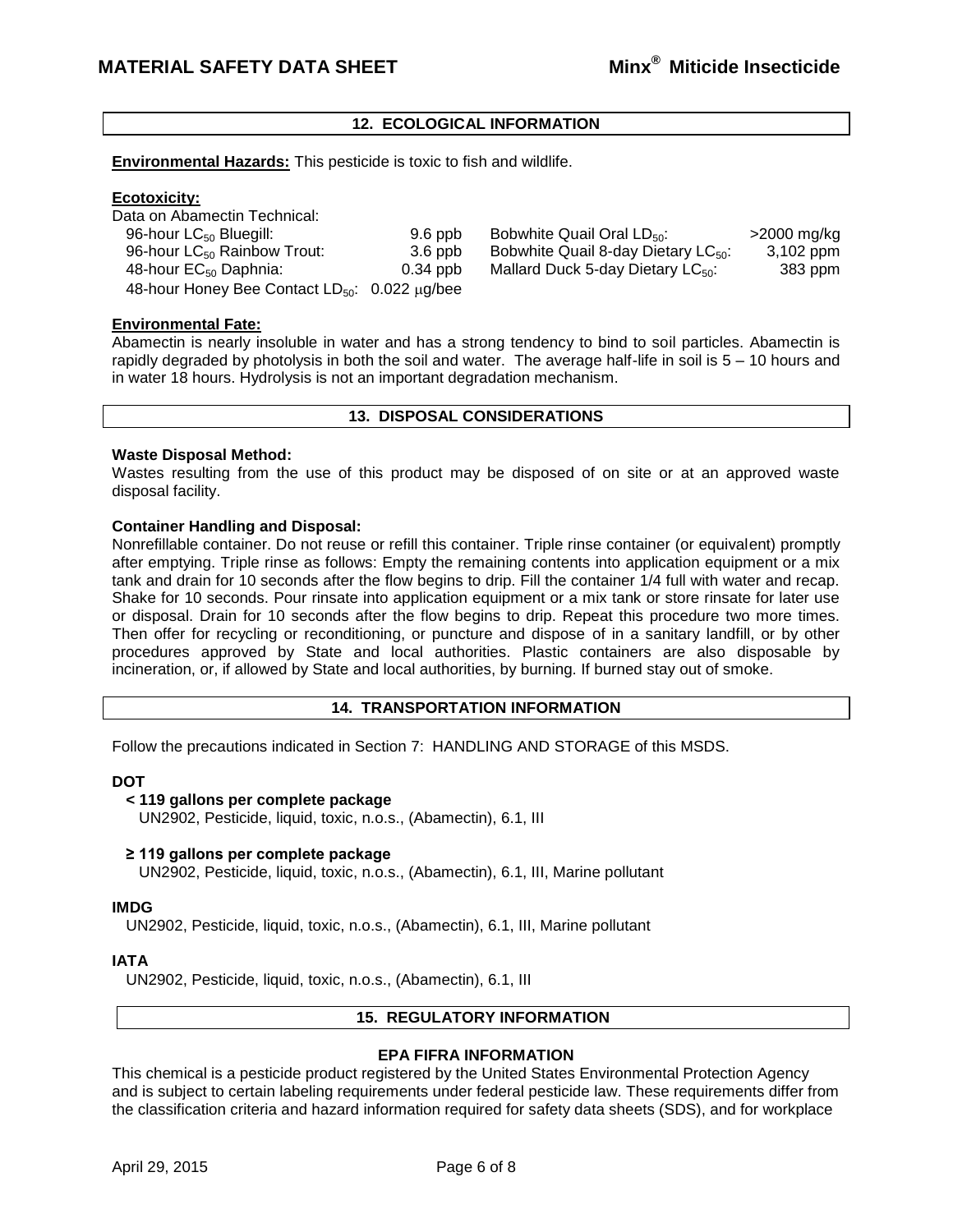# **MATERIAL SAFETY DATA SHEET Minx® Miticide Insecticide**

labels of non-pesticide chemicals. The hazard information required on the pesticide label is reproduced below. The pesticide label also includes other important information, including directions for use.

WARNING. May be fatal if swallowed. Causes substantial but temporary eye injury. Wear protective eyewear (goggles or face shield). **DO NOT** get in eyes, on skin, or on clothing. Harmful if inhaled or absorbed through the skin. Avoid breathing spray mist. Wash thoroughly with soap and water after handling and before eating, drinking, chewing gum, or using tobacco. Remove and wash contaminated clothing before reuse.

# **U.S. FEDERAL REGULATIONS**

**TSCA Inventory:** This product is exempted from TSCA because it is solely for FIFRA regulated use.

### **SARA Hazard Notification/Reporting:**

**Hazard Categories Under Criteria of SARA Title III Rules (40 CFR Part 370):** Immediate, Delayed and Fire

#### **Section 313 Toxic Chemical(s):**

Abamectin - CAS No. 71751-41-2 (65195-55-3 B1a and 65195-56-4 B1b), 2% by weight in product N-Methyl-2-pyrrolidinone (CAS No. 872-50-4), <23% by weight in product

### **Reportable Quantity (RQ) under U.S. CERCLA:**

None

### **RCRA Waste Code:**

None

### **State Information:**

Other state regulations may apply. Check individual state requirements.

**California Proposition 65:** WARNING. This product contains chemicals known to the State of California to cause cancer or birth defects or other reproductive harm.

# **16. OTHER INFORMATION**

This Safety Data Sheet (SDS) serves different purposes than and DOES NOT REPLACE OR MODIFY THE EPA-ACCEPTED PRODUCT LABELING (attached to and accompanying the product container). This SDS provides important health, safety and environmental information for employers, employees, emergency responders and others handling large quantities of the product in activities generally other than product use, while the labeling provides that information specifically for product use in the ordinary course.

Use, storage and disposal of pesticide products are regulated by the EPA under the authority of the Federal Insecticide, Fungicide, and Rodenticide Act (FIFRA) through the product labeling, and all necessary and appropriate precautionary, use, storage, and disposal information is set forth on that labeling. It is a violation of Federal law to use a pesticide product in any manner not prescribed on the EPA-accepted label.

Although the information and recommendations set forth herein (hereinafter "Information") are presented in good faith and believed to be correct as of the date hereof, Nufarm Americas Inc. makes no representations as to the completeness or accuracy thereof. Information is supplied upon the condition that the persons receiving same will make their own determination as to its suitability for their purposes prior to use. In no event will Nufarm Americas Inc. be responsible for damages of any nature whatsoever resulting from the use of or reliance upon Information. NO REPRESENTATIONS OR WARRANTIES, EITHER EXPRESS OR IMPLIED, OF MERCHANTABILITY, FITNESS FOR A PARTICULAR PURPOSE OR OF ANY OTHER NATURE ARE MADE HEREUNDER WITH RESPECT TO INFORMATION OR THE